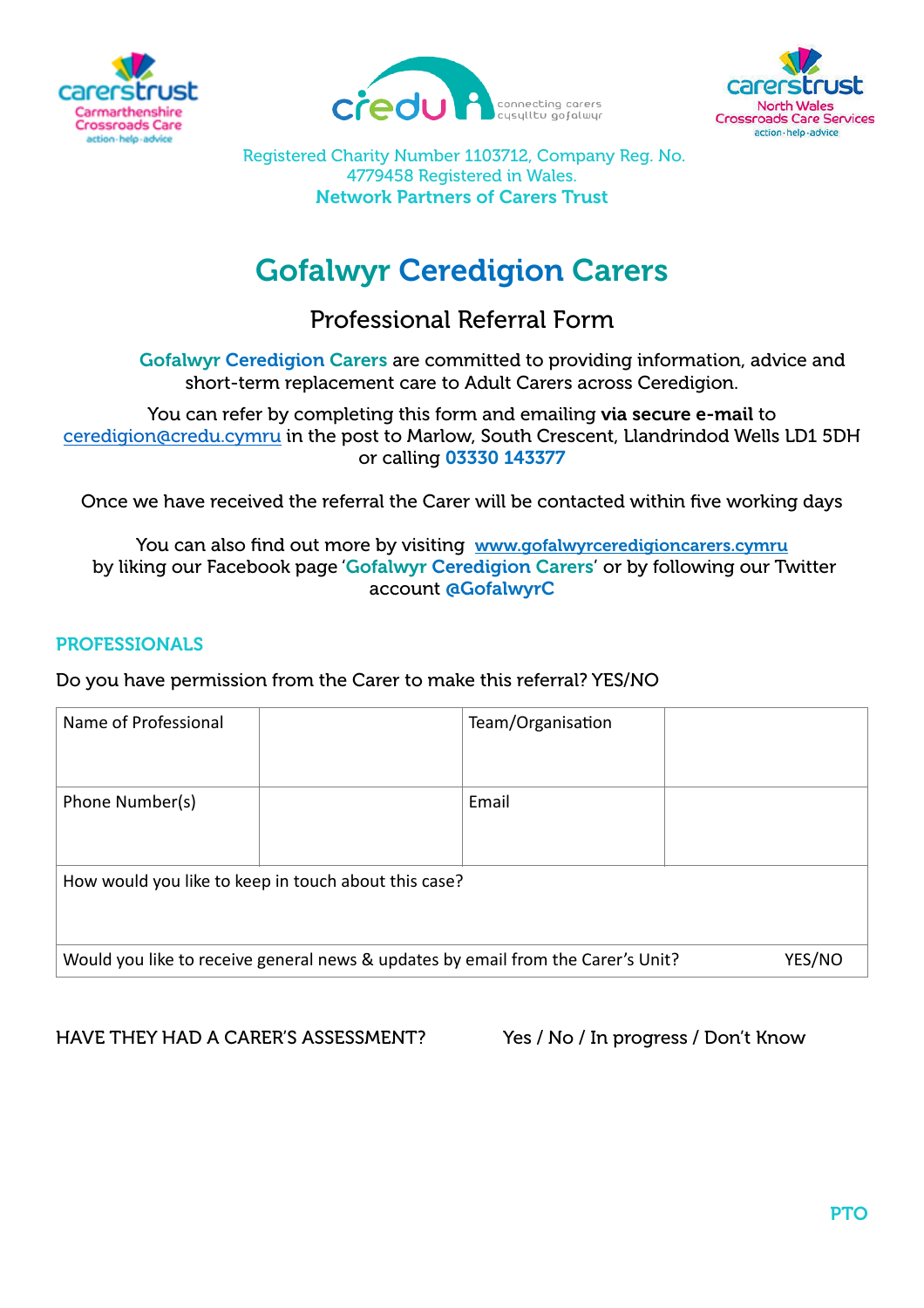# CAPTURING THE HEART OF THE MATTER

We ask these questions in order to gain a holistic understanding at the point of referral. However, if you are not able to answer them all, please do not worry we will still accept a referral as long as we have their contact details and you have their permission to refer to us.

Personal/Family Outcome (If known)

• What would they like life to be like?

**Strengths** 

• What's going well? \* Who is helping?

Priority Risks

- What are the challenges or issues that are getting in the way of them reaching their outcome/goal?
- Lone Working / Safeguarding

Safety/Contingency plan

• Do they have a back up plan? \*What if the Carer is unable to care?

What needs to happen?

Where are they now?

Is there anything else that you think that we should know?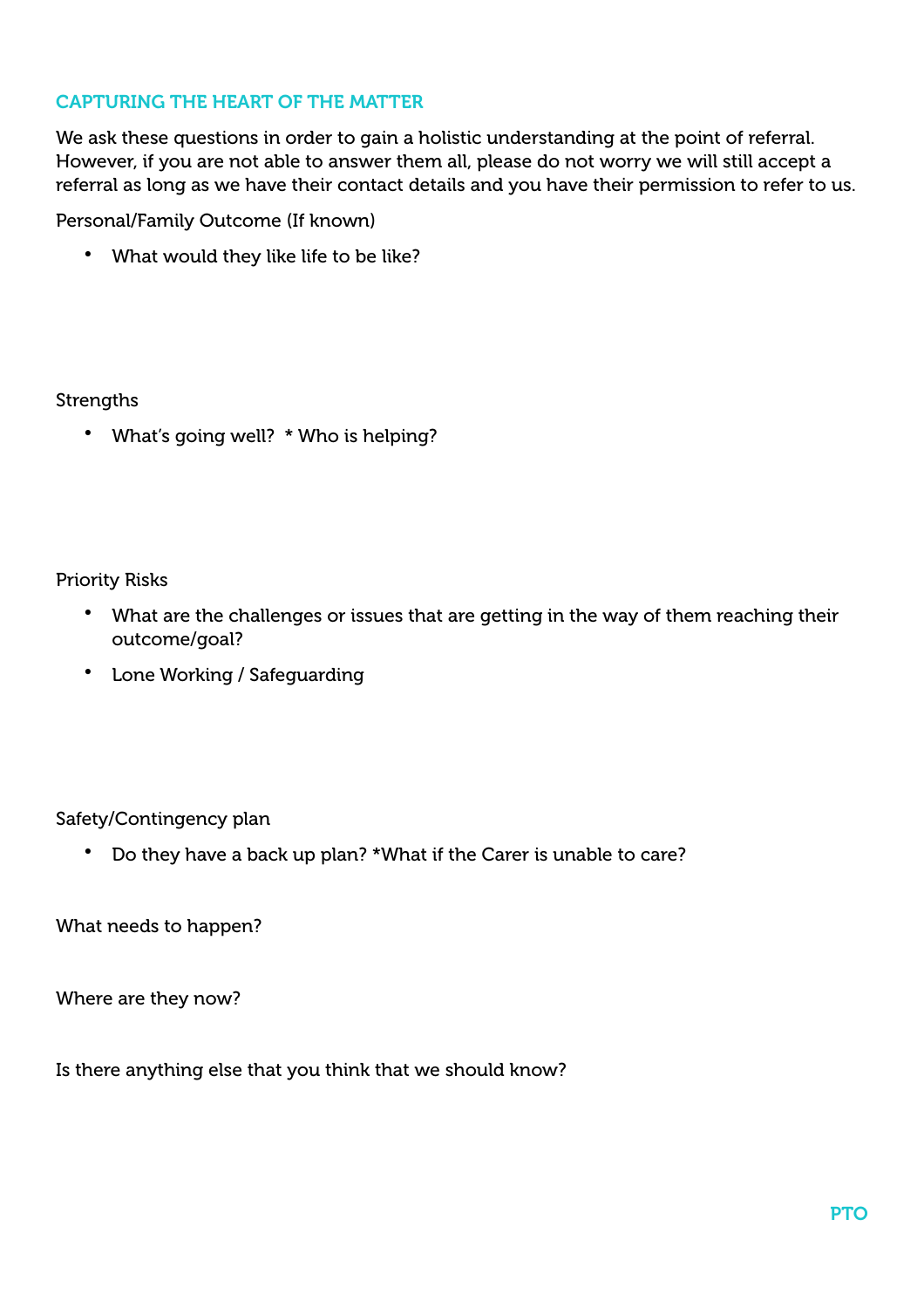#### PERSONAL INFORMATION

We take each family's privacy seriously and we will use their personal information to enable us to support them and monitor the difference we make. Their personal information may be shared with the local Authority (Council) and the NHS as a 'public task'.

We may suggest other organisations and services that could support the family, but would only pass your information on to these with the carer's permission, unless someone is at risk.

Would the Carer like to receive news and information from Ceredigion County Council's Carers Unit? YES/NO

#### ABOUT THE CARER

| Carers' Name         | Date of Birth                               |                                            |
|----------------------|---------------------------------------------|--------------------------------------------|
| Address              | Phone number(s)                             |                                            |
| POST CODE            |                                             |                                            |
| Email                | Language<br>Preference<br>Verbal<br>Written | ENGLISH/WELSH/OTHER<br>ENGLISH/WELSH/OTHER |
| Young Carers' School |                                             |                                            |

# ABOUT THE PERSON (OR PEOPLE) CARED FOR

| Name                         |  | Date of Birth |  |  |
|------------------------------|--|---------------|--|--|
| Relationship to Carer        |  |               |  |  |
| Details of Health/Disability |  |               |  |  |
| Name                         |  | Date of Birth |  |  |
| Relationship to Carer        |  |               |  |  |
| Details of Health/Disability |  |               |  |  |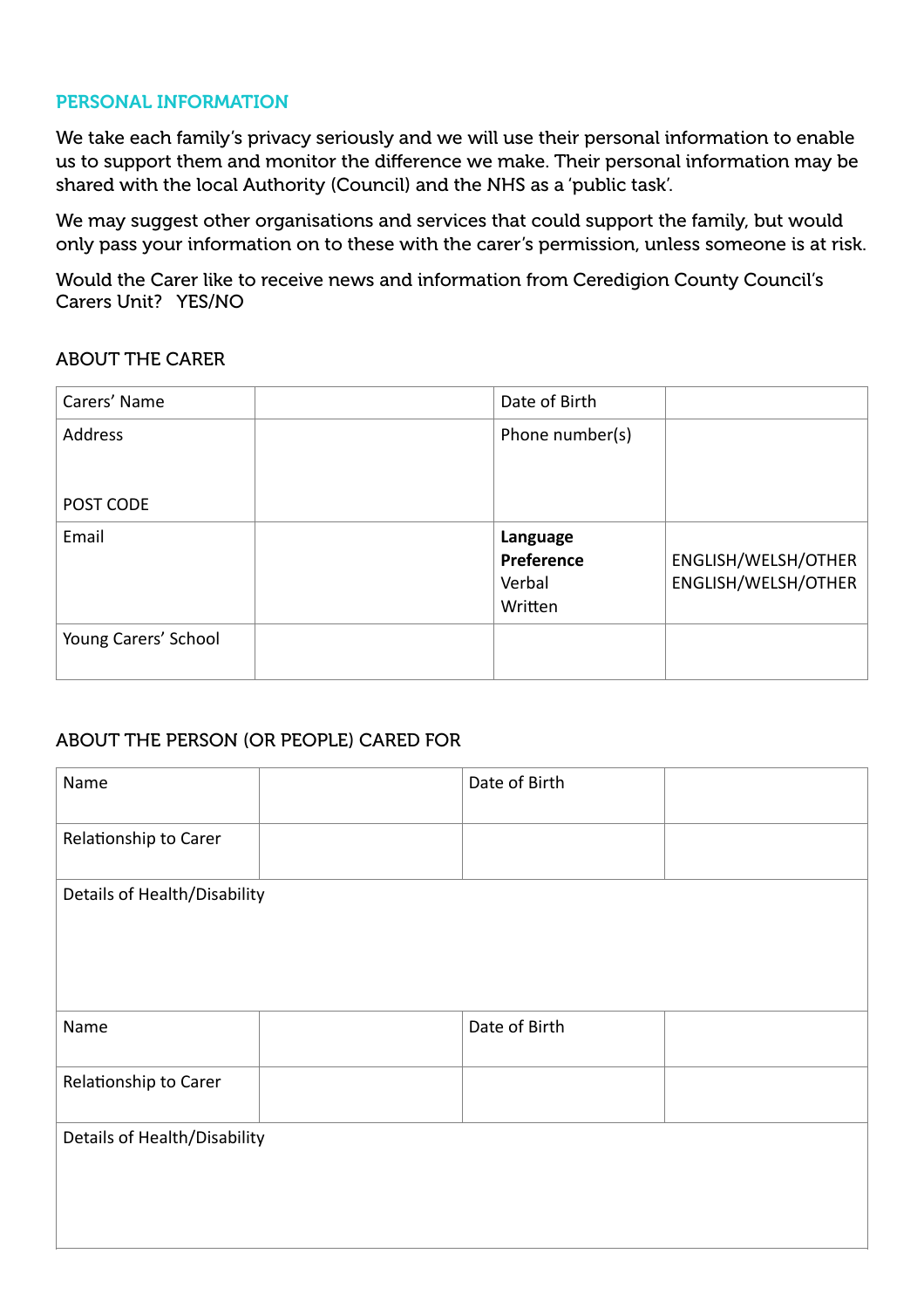# EQUALITY MONITORING

# Would you mind if we record Equality Monitoring Information? PREFER NOT TO COMPLETE

|                                        | How would you describe ETHNIC BACKGROUND?    |                              |  |
|----------------------------------------|----------------------------------------------|------------------------------|--|
| Prefer Not to Say                      |                                              |                              |  |
| White                                  |                                              |                              |  |
|                                        | English/Scottish/Welsh/Northern Irish/UK     |                              |  |
|                                        | Irish                                        |                              |  |
|                                        | Gypsy or Irish Traveller                     |                              |  |
|                                        | Any other white Background                   |                              |  |
| <b>Mixed ethnic Background</b>         |                                              |                              |  |
| <b>Asian/Asian UK</b>                  |                                              |                              |  |
| Indian                                 |                                              |                              |  |
| Pakistani                              |                                              |                              |  |
| Bangladeshi                            |                                              |                              |  |
| Chinese                                |                                              |                              |  |
| Any other Asian background             |                                              |                              |  |
| Black / African / Caribbean / Black UK |                                              |                              |  |
| African                                |                                              |                              |  |
| Caribbean                              |                                              |                              |  |
| Any other Black / African / Caribbean  |                                              |                              |  |
| Other ethnic group                     |                                              |                              |  |
| Arab                                   |                                              |                              |  |
| Other                                  |                                              |                              |  |
|                                        |                                              |                              |  |
|                                        | Would Carer describe themselves as Disabled? | Prefer Not to Say / YES / NO |  |
|                                        |                                              |                              |  |
| <b>RELIGION OR BELIEF</b>              |                                              |                              |  |
| Prefer Not to Say                      |                                              |                              |  |
| No Religion                            |                                              |                              |  |
| Christian                              |                                              |                              |  |
| <b>Buddhist</b>                        |                                              |                              |  |
| Hindu                                  |                                              |                              |  |
| Jewish                                 |                                              |                              |  |
| Muslim                                 |                                              |                              |  |